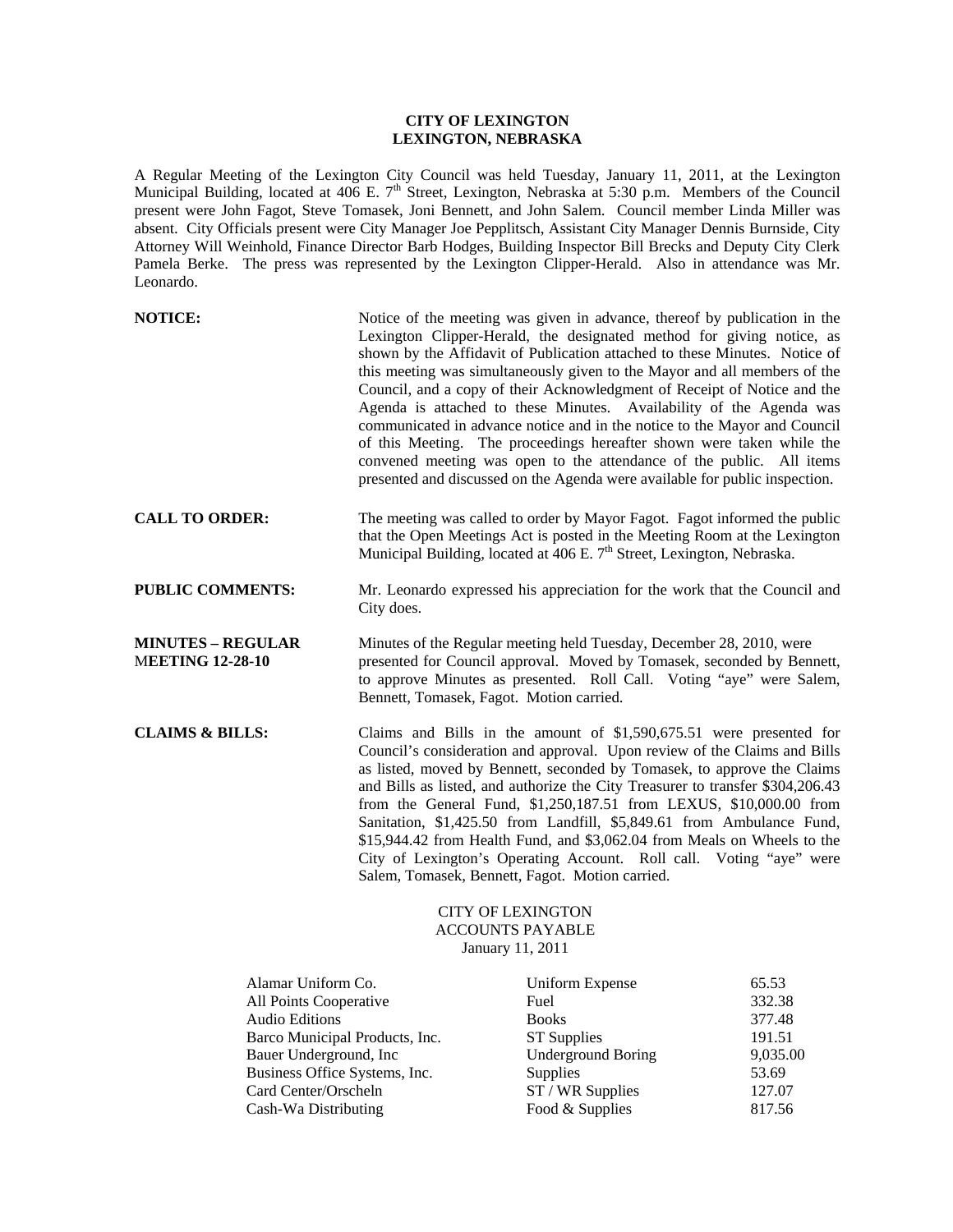| Central Garage Fund                    | Fuel                                    | 9,838. |
|----------------------------------------|-----------------------------------------|--------|
| <b>Conney Safety Products</b>          | <b>ST Supplies</b>                      | 186.05 |
| Culligan Water Conditioning Co.        | <b>Soft Water Supplies</b>              | 182.48 |
| Dan's Sanitation                       | <b>Sanitation Fees</b>                  | 11,219 |
| Data-Pac Mailing Systems               | Postage                                 | 1,500. |
| Davis Energy, Inc.                     | Fuel                                    | 5,505. |
| Dawson County Court                    | <b>Court Fees</b>                       | 17.00  |
| Dawson County Handibus                 | Transportation                          | 26.00  |
| Dawson Pest Control                    | GGC Service                             | 35.00  |
| Dawson Public Power District           | Power Purchase                          | 3,812. |
| Demco                                  | Lib Supplies                            | 160.76 |
| Eakes Office Plus                      | Lib Supplies                            | 66.83  |
| Electric Fixture & Supply              | <b>EL Supplies</b>                      | 8.26   |
| EMS Billing Services, Inc.             | <b>Ambulance Service</b>                | 1,886. |
| <b>Eustis Body Shop</b>                | <b>Towing Expense</b>                   | 100.00 |
| Fagot Refrigeration & Electric, Inc.   | GGC/Muni Bldg/Well #17 $&$ #18          | 19,717 |
| <b>Farmer Brothers Coffee</b>          | Food & Supplies                         | 299.45 |
| Fastenal                               | WR / WWTP Supplies                      | 160.93 |
| First Presbyterian Church              | <b>EL</b> Rebate                        | 337.50 |
| Flowers of Joy                         | <b>Business Office Supplies</b>         | 42.80  |
| HD Supply Waterworks                   | Meters / Registers / WR Supplies        | 8,918. |
| <b>Health Claims Fund</b>              | Claims                                  | 11,353 |
| <b>Homestead Bank</b>                  | Wightman Land Pmt                       | 45,133 |
| <b>Ingram Library Services</b>         | <b>Books</b>                            | 339.82 |
| Jack's Uniform & Equipment             | Police Car Equipment                    | 4,871. |
| Jim Phillips Const.                    | Manhole/Sidewalk/Main Brk Rep           | 2,280. |
| JK Energy Consulting, LLC              | <b>EL Rate Study</b>                    | 2,100. |
| Jones Plumbing & Heating               | ST/WR/WWTP/Svc/Spls/Rep                 | 1,384. |
| Lexington Animal Clinic                | <b>Animal Care</b>                      | 608.40 |
| Lexington Glass Co.                    | Repair / Council Chamber Doors          | 1,802. |
| Lexington Health Fund                  | Self-Funding                            | 32,119 |
| Lexington Newspapers, Inc.             | Publications                            | 1,681. |
| <b>Lexington Postmaster</b>            | Postage                                 | 150.00 |
| Lexington Volunteer Fire Dept.         | <b>Ambulance Fees</b>                   | 3,621. |
| Lexington, City of                     | <b>Franchise Fees</b>                   | 81.43  |
| <b>Lincoln Winwater Works</b>          | <b>WR Supplies</b>                      | 1,287. |
| Linda's Stitches & Creations           | <b>Uniform Expense</b>                  | 30.00  |
| Matheson Tri-Gas, Inc.                 | <b>Ambulance Supplies</b>               | 72.00  |
| McCookNet Internet Service             | Service                                 | 139.00 |
| Mead Lumber & Rental-Lexington         | Muni Bldg / Bldg Insp Supplies          | 313.72 |
| Menards-Kearney                        | <b>WWTP Supplies</b>                    | 98.94  |
| Meritain Health                        | Premium                                 | 23,032 |
| Michael Todd & Co., Inc.               | <b>ST Supplies</b>                      | 28.24  |
| MicroMarketing, LLC                    | Books / Supplies                        | 205.90 |
| Mid-State Units                        | Rental                                  | 100.00 |
| Midwest Laboratories, Inc.             | <b>WWTP Supplies</b>                    | 3,246. |
| Municipal Supply, Inc.                 | <b>WR Supplies</b>                      | 1,798. |
| Nebraska Public Power District         | <b>Power Purchase</b>                   | 815,98 |
| Nebraska Public Power District         | NW 3rd Add/ACB 102 Conv/Sunset Dr208,80 |        |
| Nebraska Safety Council                | <b>Membership Dues</b>                  | 365.00 |
| Overton Sand & Gravel                  | Fill Sand                               | 199.95 |
| Pinnacle Agency, The                   | <b>WC-S Audit Premium</b>               | 521.00 |
| Platte Valley Communication of Kearney | Repairs / Maintenance                   | 369.00 |
| Plum Creek Market                      | Food & Supplies                         | 75.90  |
| <b>Plum Creek Motors</b>               | Service                                 | 34.39  |
| Pony Express Chevrolet, Buick          | Police Cars                             | 49,308 |
| Presto-XFire                           | Service                                 | 75.00  |
|                                        |                                         |        |

| Central Garage Fund                    | Fuel                                        | 9,838.94   |
|----------------------------------------|---------------------------------------------|------------|
| <b>Conney Safety Products</b>          | <b>ST Supplies</b>                          | 186.05     |
| Culligan Water Conditioning Co.        | <b>Soft Water Supplies</b>                  | 182.48     |
| Dan's Sanitation                       | <b>Sanitation Fees</b>                      | 11,219.00  |
| Data-Pac Mailing Systems               | Postage                                     | 1,500.00   |
| Davis Energy, Inc.                     | Fuel                                        | 5,505.27   |
| Dawson County Court                    | <b>Court Fees</b>                           | 17.00      |
| Dawson County Handibus                 | Transportation                              | 26.00      |
| Dawson Pest Control                    | GGC Service                                 | 35.00      |
| Dawson Public Power District           | <b>Power Purchase</b>                       | 3,812.50   |
| Demco                                  | Lib Supplies                                | 160.76     |
| <b>Eakes Office Plus</b>               | Lib Supplies                                | 66.83      |
| Electric Fixture & Supply              | <b>EL Supplies</b>                          | 8.26       |
| EMS Billing Services, Inc.             | <b>Ambulance Service</b>                    | 1,886.18   |
| <b>Eustis Body Shop</b>                | <b>Towing Expense</b>                       | 100.00     |
| Fagot Refrigeration & Electric, Inc.   | GGC/Muni Bldg/Well #17 & #18                | 19,717.43  |
| <b>Farmer Brothers Coffee</b>          | Food & Supplies                             | 299.45     |
| Fastenal                               | WR / WWTP Supplies                          | 160.93     |
| First Presbyterian Church              | <b>EL</b> Rebate                            | 337.50     |
| Flowers of Joy                         | <b>Business Office Supplies</b>             | 42.80      |
| HD Supply Waterworks                   | Meters / Registers / WR Supplies            | 8,918.60   |
| <b>Health Claims Fund</b>              | Claims                                      | 11,353.38  |
| <b>Homestead Bank</b>                  | Wightman Land Pmt                           | 45,133.48  |
| <b>Ingram Library Services</b>         | <b>Books</b>                                | 339.82     |
| Jack's Uniform & Equipment             | Police Car Equipment                        | 4,871.56   |
| Jim Phillips Const.                    | Manhole/Sidewalk/Main Brk Rep               | 2,280.00   |
| JK Energy Consulting, LLC              | <b>EL Rate Study</b>                        | 2,100.00   |
| Jones Plumbing & Heating               | ST/WR/WWTP/Svc/Spls/Rep                     | 1,384.54   |
| Lexington Animal Clinic                | Animal Care                                 | 608.40     |
| Lexington Glass Co.                    | Repair / Council Chamber Doors              | 1,802.00   |
| Lexington Health Fund                  | Self-Funding                                | 32,119.44  |
| Lexington Newspapers, Inc.             | Publications                                | 1,681.35   |
| <b>Lexington Postmaster</b>            | Postage                                     | 150.00     |
| Lexington Volunteer Fire Dept.         | <b>Ambulance Fees</b>                       | 3,621.18   |
| Lexington, City of                     | <b>Franchise Fees</b>                       | 81.43      |
| <b>Lincoln Winwater Works</b>          | <b>WR Supplies</b>                          | 1,287.74   |
| Linda's Stitches & Creations           | <b>Uniform Expense</b>                      | 30.00      |
| Matheson Tri-Gas, Inc.                 | <b>Ambulance Supplies</b>                   | 72.00      |
| McCookNet Internet Service             | Service                                     | 139.00     |
| Mead Lumber & Rental-Lexington         | Muni Bldg / Bldg Insp Supplies              | 313.72     |
| Menards-Kearney                        | <b>WWTP Supplies</b>                        | 98.94      |
| Meritain Health                        | Premium                                     | 23,032.18  |
| Michael Todd & Co., Inc.               | <b>ST</b> Supplies                          | 28.24      |
| MicroMarketing, LLC                    | Books / Supplies                            | 205.90     |
| Mid-State Units                        | Rental                                      | 100.00     |
| Midwest Laboratories, Inc.             | <b>WWTP Supplies</b>                        | 3,246.10   |
| Municipal Supply, Inc.                 | <b>WR Supplies</b>                          | 1,798.87   |
| Nebraska Public Power District         | <b>Power Purchase</b>                       | 815,981.22 |
| Nebraska Public Power District         | NW 3rd Add/ACB 102 Conv/Sunset Dr208,808.07 |            |
| Nebraska Safety Council                | <b>Membership Dues</b>                      | 365.00     |
| Overton Sand & Gravel                  | Fill Sand                                   | 199.95     |
| Pinnacle Agency, The                   | WC-S Audit Premium                          | 521.00     |
| Platte Valley Communication of Kearney | Repairs / Maintenance                       | 369.00     |
| Plum Creek Market                      | Food & Supplies                             | 75.90      |
| <b>Plum Creek Motors</b>               | Service                                     | 34.39      |
| Pony Express Chevrolet, Buick          | Police Cars                                 | 49,308.71  |
| Presto-XFire                           | Service                                     | 75.00      |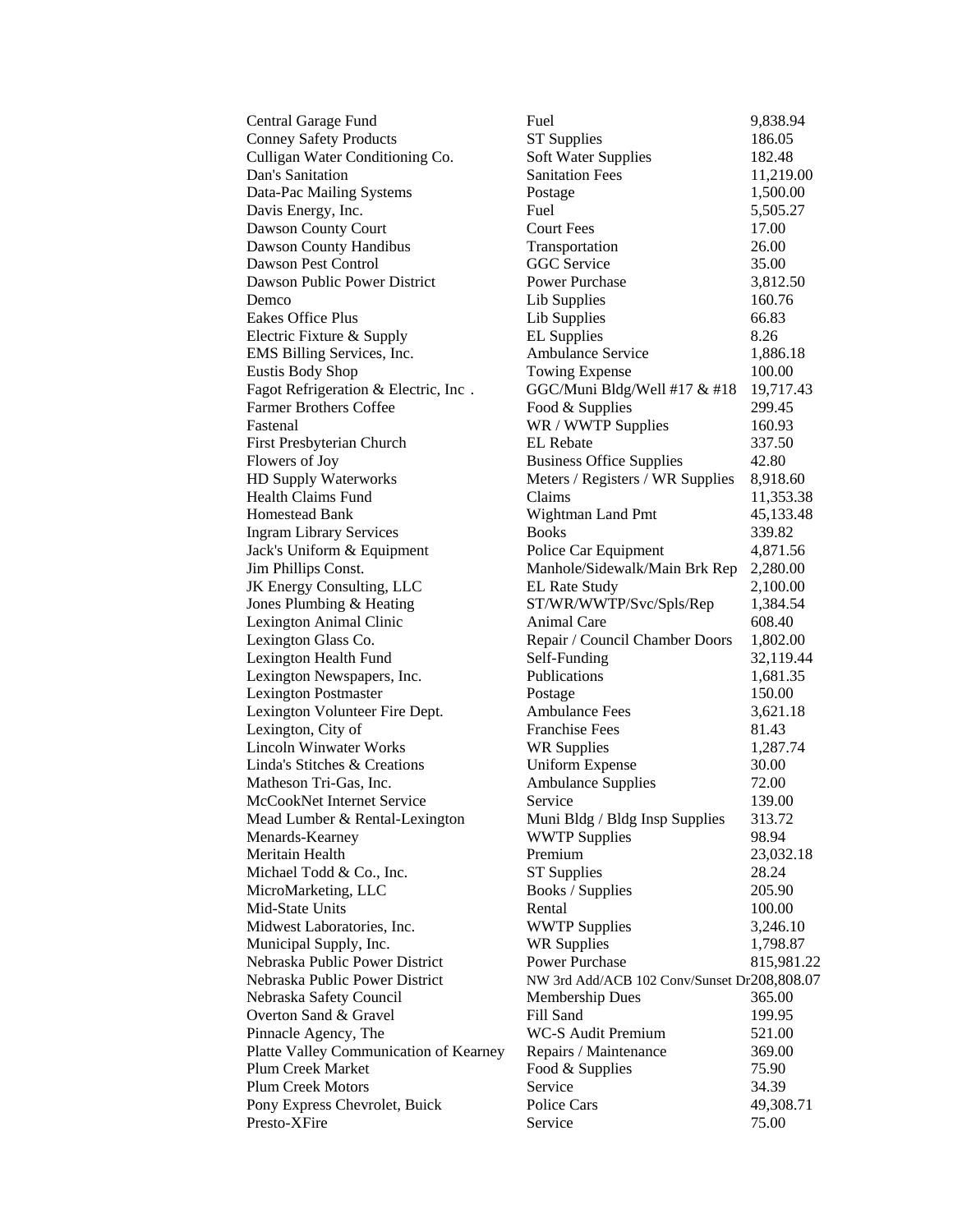| Principal                            |
|--------------------------------------|
| <b>Rainbow Printing</b>              |
| <b>Roberts Dairy Company</b>         |
| Service Master Mid Nebraska          |
| Steve's Lock & Key                   |
| Source Gas, LLC                      |
| Subway Sandwiches & Salads           |
| T. O. Haas Tire Co., Inc.            |
| Team Detail & Quicklube              |
| Thompson Co., The                    |
| <b>U-Save Business Equipment</b>     |
| Village Uniform                      |
| Vision Internet Providers, Inc.      |
| Wal-Mart                             |
| Wilke-Donovan True Value             |
| Card Center/Orscheln                 |
| Cash-Wa Distributing                 |
| Cornhusker Energy Lexington, LLC     |
| Davis Energy, Inc.                   |
| Designer Craft Woodworking           |
| Fagot Refrigeration & Electric, Inc. |
| Garden Lawn & Landscaping            |
| <b>Great Plains One-Call Service</b> |
| <b>Health Claims Fund</b>            |
| Holbein, Dahlas D.                   |
| HTM Sales, Inc.                      |
| Kelso, Roger                         |
| Lexington Area Solid Waste Agency    |
| Payroll                              |
| Social Security                      |
| <b>First National Bank</b>           |
| <b>First National Bank</b>           |
| <b>ICMA</b>                          |
|                                      |
| Lincoln Journal Star                 |
| McCandless, Don                      |
| Municipal Automation & Control       |
| Nebraska Department of Labor         |
| Nebraska Department of Revenue       |
| Nebraska National Bank               |
| Nebraska Public Power District       |
| Nebraska Tech & Telecomm, Inc.       |
|                                      |
| Paulsen Inc.                         |
| Post, Doran G.                       |
| <b>Precision Industries</b>          |
| <b>Rasmussen Mechanical Services</b> |
| Schwarz, Charlie                     |
| T. L. Sund Constructors, Inc.        |
| Terryberry                           |
| Tri-County Hospital<br>Wal-Mart      |

| Principal                            | Dental Premium                                     | 1,886.12           |
|--------------------------------------|----------------------------------------------------|--------------------|
| <b>Rainbow Printing</b>              | Lib Supplies                                       | 370.00             |
| <b>Roberts Dairy Company</b>         | <b>Beverages</b>                                   | 120.72             |
| Service Master Mid Nebraska          | <b>Cleaning Service</b>                            | 711.12             |
| Steve's Lock & Key                   | Keys                                               | 11.90              |
| Source Gas, LLC                      | Gas Service                                        | 9,999.51           |
| Subway Sandwiches & Salads           | Food                                               | 28.70              |
| T. O. Haas Tire Co., Inc.            | Tire Repair                                        | 117.22             |
| Team Detail & Quicklube              | Uniform Expense / Car Wash                         | 29.99              |
| Thompson Co., The                    | Food & Supplies                                    | 688.25             |
| <b>U-Save Business Equipment</b>     | Supplies / UPS                                     | 324.90             |
| Village Uniform                      | <b>GGC</b> Supplies                                | 22.70              |
| Vision Internet Providers, Inc.      | Website Design/Mo Hosting Fee                      | 20,115.00          |
| Wal-Mart                             | Supplies                                           | 366.81             |
| Wilke-Donovan True Value             | <b>ST</b> Supplies                                 | 1,119.44           |
| Card Center/Orscheln                 | <b>WWTP Supplies</b>                               | 63.97              |
| Cash-Wa Distributing                 |                                                    | 103.60             |
|                                      | <b>Municipal Bldg Supplies</b><br><b>EL</b> Rebate | 650.00             |
| Cornhusker Energy Lexington, LLC     |                                                    |                    |
| Davis Energy, Inc.                   | Fuel                                               | 1,014.75           |
| Designer Craft Woodworking           | City Hall Casework                                 | 8,213.00<br>676.38 |
| Fagot Refrigeration & Electric, Inc. | WWTP Service / Repair                              |                    |
| Garden Lawn & Landscaping            | Yard Clean-up                                      | 100.00             |
| <b>Great Plains One-Call Service</b> | Locates                                            | 59.34              |
| Health Claims Fund                   | Claims                                             | 2,704.92           |
| Holbein, Dahlas D.                   | Yard Clean-up                                      | 225.00             |
| HTM Sales, Inc.                      | <b>WWTP Supplies</b>                               | 369.75             |
| Kelso, Roger                         | EL Rebate                                          | 1,175.00           |
| Lexington Area Solid Waste Agency    | Landfill                                           | 829.84             |
| Payroll                              | Wages                                              | 109,689.46         |
| <b>Social Security</b>               | Employer Portion / FICA Med                        | 8,055.29           |
| <b>First National Bank</b>           | <b>Employer Portion / Pension</b>                  | 3,860.10           |
| <b>First National Bank</b>           | <b>Police Pension</b>                              | 1,625.29           |
| ICMA                                 | <b>City Manager Pension</b>                        | 433.84             |
| Lincoln Journal Star                 | Subscription                                       | 179.40             |
| McCandless, Don                      | <b>EL</b> Rebate                                   | 650.00             |
| Municipal Automation & Control       | WWTP Service & Repair                              | 309.37             |
| Nebraska Department of Labor         | Unemployment                                       | 4,134.00           |
| Nebraska Department of Revenue       | Sales & Use Tax                                    | 47,452.79          |
| Nebraska National Bank               | <b>Copier Pmts</b>                                 | 1,195.44           |
| Nebraska Public Power District       | 0 & M                                              | 65,500.00          |
| Nebraska Tech & Telecomm, Inc.       | Telephone Expense                                  | 1,260.23           |
| Paulsen Inc.                         | Concrete                                           | 457.99             |
| Post, Doran G.                       | <b>EL</b> Rebate                                   | 1,025.00           |
| Precision Industries                 | <b>WWTP Supplies</b>                               | 97.84              |
| <b>Rasmussen Mechanical Services</b> | Library Service & Repair                           | 656.71             |
| Schwarz, Charlie                     | <b>EL</b> Rebate                                   | 1,025.00           |
| T. L. Sund Constructors, Inc.        | Bore & Ream SW Line                                | 628.00             |
| Terryberry                           | Service Awards                                     | 1,227.32           |
| Tri-County Hospital                  | Wellness / Ambulance Supplies                      | 311.00             |
| Wal-Mart                             | Supplies                                           | 164.80             |
|                                      | TOTAL CLAIMS:                                      | 1,590,675.51       |

**RESOLUTION:** Resolution No. 2011-01 was presented. Pepplitsch explained the resolution is intended as an update to past banking resolutions to keep the City current on designated depositories. Following discussion, moved by Salem, seconded by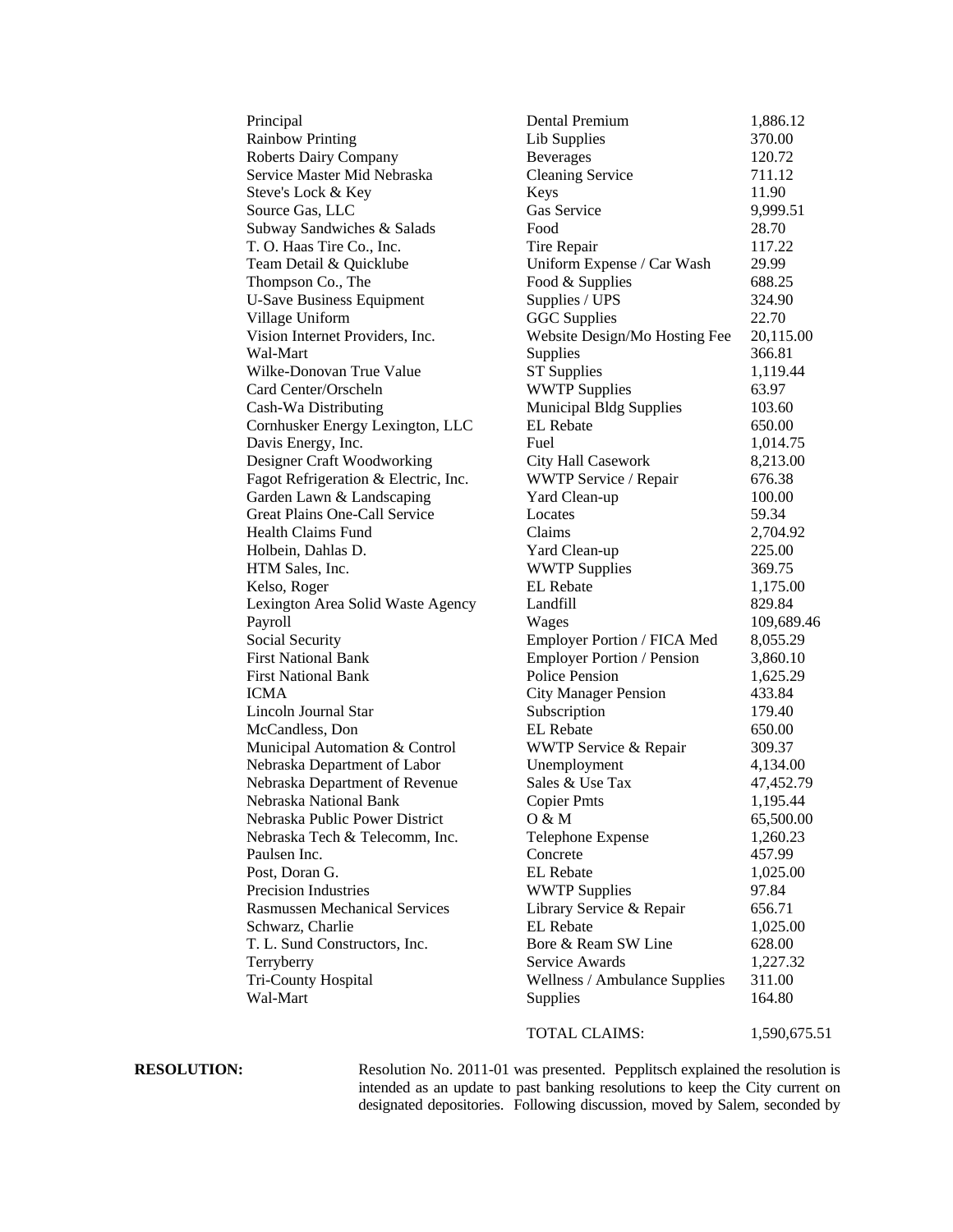Bennett to approve Resolution No. 2011-01 as presented. Roll call. Voting "aye" were Tomasek, Bennett, Salem, Fagot. Motion carried.

#### **RESOLUTION NO. 2011-01**

### A RESOLUTION DESIGNATING DEPOSITORIES FOR CITY FUNDS.

 BE IT RESOLVED by the Mayor and Council of the City of Lexington, Nebraska, as follows:

Sec. I That Great Western Bank; Home Federal Savings and Loan of Nebraska; Homestead Bank; and Pinnacle Bank are hereby designated as depositories of the funds of the City, including checking accounts, certificates of deposit, or time deposits. All checks, drafts, or other orders for payment of money may be endorsed for deposit by stamp or personal endorsement of any officer or employee of the City for deposit in said accounts.

Sec. II That any two of the following persons, including the City Treasurer, Deputy City Treasurer, City Clerk, or City Manager be and hereby are authorized to draw checks, drafts, or other orders for the payment of money on said accounts, and the bank is authorized to honor the same.

Sec. III. That the above named depository banks shall provide security for deposits as provided by law, and in the event security is provided by deposit guarantee bond, the Lexington City Manager is hereby authorized on behalf of the City to approve the form of such deposit guarantee bond.

Sec. IV. BE IT FURTHER RESOLVED, that the power and authority granted in this Resolution shall continue in full force and effect until notice in writing is given to said banks of the cancellation or modification hereof.

PASSED AND APPROVED this 11th day of January 2011.

CITY OF LEXINGTON, NEBRASKA

John Fagot, Mayor

ATTEST: Pamela Berke, Deputy City Clerk

**RESOLUTION:** Resolution No. 2011-02 was presented. Pepplitsch indicated this resolution was also intended to keep the City current on fiscal transactions. Following discussion, moved by Salem, seconded by Tomasek, to approve Resolution No. 2011-02 as presented. Roll call. Voting "aye" were Bennett, Tomasek, Salem, Fagot. Motion carried.

# **RESOLUTION NO. 2011-02**

 A RESOLUTION GRANTING AUTHORIZATION FOR STOCK, BOND, OR OTHER SECURITIES TRANSACTIONS.

 BE IT RESOLVED by the Mayor and Council of the City of Lexington, Nebraska, as follows:

 That Joe Pepplitsch, City Manager of Lexington, Nebraska and / or Barbara Hodges, City Treasurer of Lexington, Nebraska are hereby authorized to sell, assign, and endorse for transfer certificates representing stocks, bonds, or other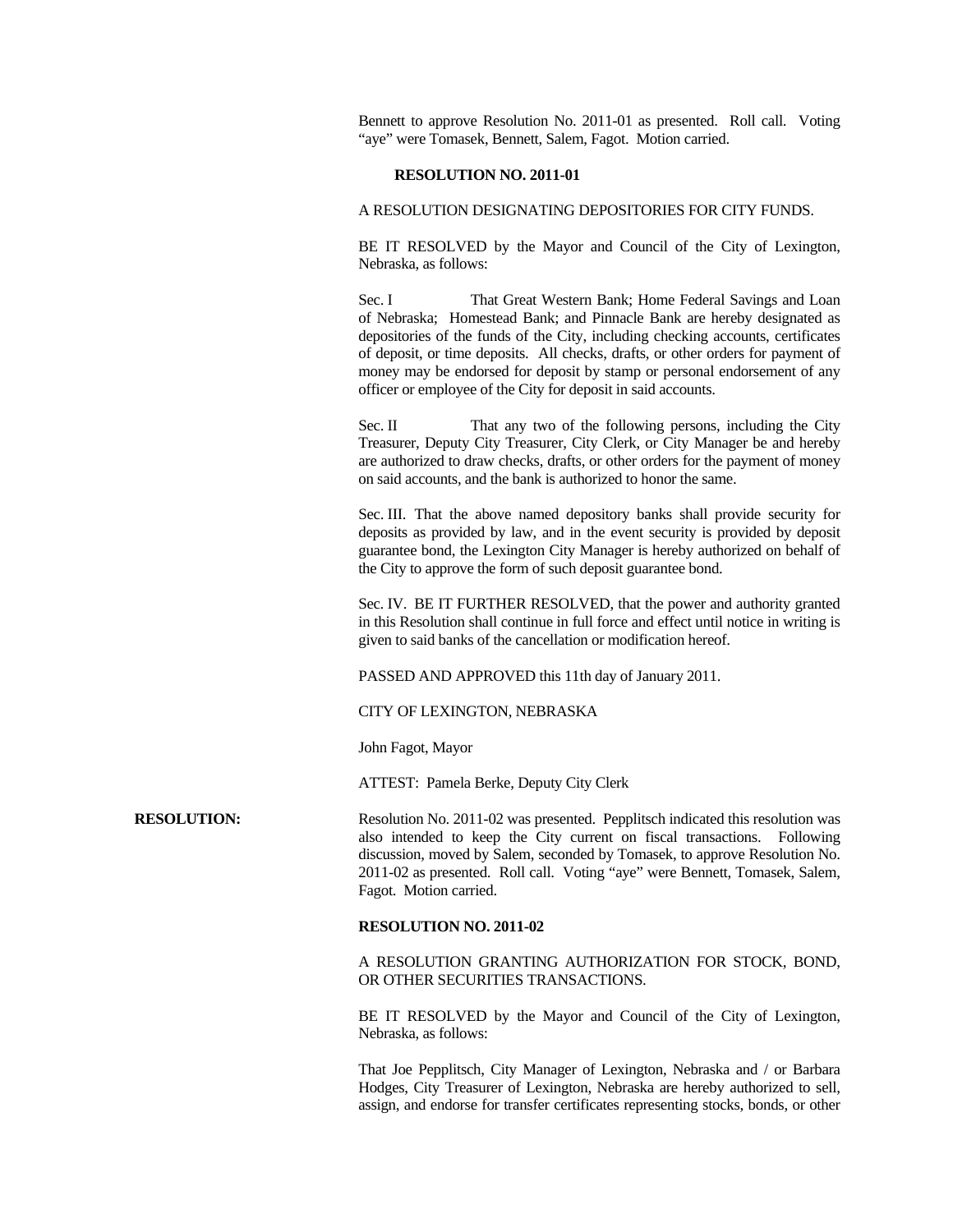securities now registered or hereafter registered in the name of the City of Lexington, Nebraska.

PASSED AND APPROVED this 11th day of January 2011.

#### CITY OF LEXINGTON, NEBRASKA

John Fagot, Mayor

ATTEST: Pamela Berke, Deputy City Clerk

# **AGREEMENT:** Pepplitsch presented a program agreement with NDOR for a federal aid street improvement project, including  $17<sup>th</sup>$  Street between Adams and Polk, and Walnut Street between Madison and Van Buren Streets. Following discussion, Resolution No. 2011-03 was presented. Moved by Salem, seconded by Tomasek, to approve Resolution No. 2011-03 as presented. Roll call. Voting "aye" were Bennett, Tomasek, Salem, Fagot. Motion carried.

#### **RESOLUTION NO 2011-03**

WHEREAS: The City of Lexington desires to enter into an Agreement with the State of Nebraska Department of Roads, to proceed with construction of Project No. URB-6558(1), 17th Street, Madison-Van Buren, Lexington, Control No. 61537;

NOW BE IT RESOLVED by the City Council, City of Lexington, Nebraska, that the Agreement for the above described Project, attached hereto, is hereby approved, and that John Fagot, as President of the Council, is hereby directed and authorized to sign said Agreement on behalf of the City of Lexington, Nebraska.

PASSED AND APPROVED this 11th day of January, 2011.

CITY OF LEXINGTON, NEBRASKA

John Fagot, President of the Council

ATTEST: Pamela Berke, Deputy City Clerk

**ROUNDTABLE:** Pepplitsch updated several current projects and reminded Council and Staff of the planning session scheduled for Saturday, January, 29.

Salem commended City Staff on the snow removal after a recent snowfall.

**ADJOURNMENT:** There being no further business to come before the Council, Mayor Fagot declared the meeting adjourned.

> John Fagot Mayor

Pamela Berke Deputy City Clerk

I, the undersigned Deputy City Clerk for the City of Lexington, Nebraska, hereby certify that all of the subjects included in the foregoing proceedings were contained in the Agenda for the meeting, kept continually current and available for public inspection at the office of the City Clerk during regular business hours prior to said